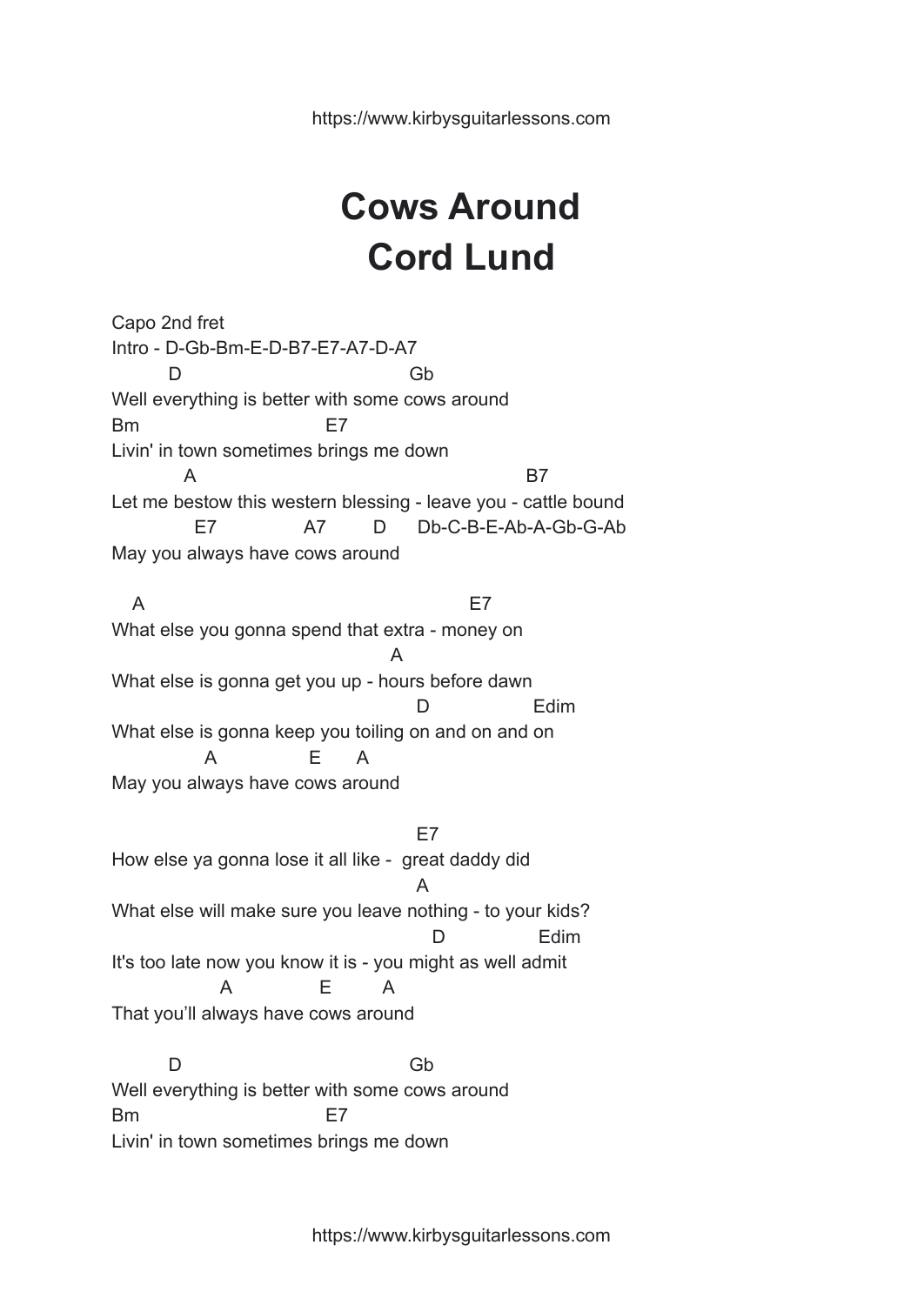https://www.kirbysguitarlessons.com A B7 Let me bestow this western blessing - leave you - cattle bound E7 A7 D Db-C-B-E-Ab-A-Gb-G-Ab May you always have cows around

A E7 What else can make the bishop swear like a sailor might? A What else can cause such tension between a man and his wife? D Fdim What else could ever bring all these enhancements to your life? A E A May you always have cows around

E7 What else is gonna get out when ya - don't close the gate A What else'll make ya prematurely - show your age? D Edim What else'll take a run at you in a fit of bovine rage? A E A May you always have cows around

D Gb Well everything is better with some cows around Bm E7 Livin' in town sometimes brings me down A B7 Let me bestow this western blessing - leave you - cattle bound E7 A7 D B-C-Db-D …B-C-Db May you always have cows around Break - D

Bm Well there's Hereford, Highland, Semmental, WestBblack and Maine Anjou D Chianina, Limousine, Shorthorn, Charolais, Watusi too Bm Texas long horn, Kuri, Any Roan, Ankole, Galloway D Red Angus, Brahman,Bbrangus, Jersey, Guernsey, Holstein, Hey!